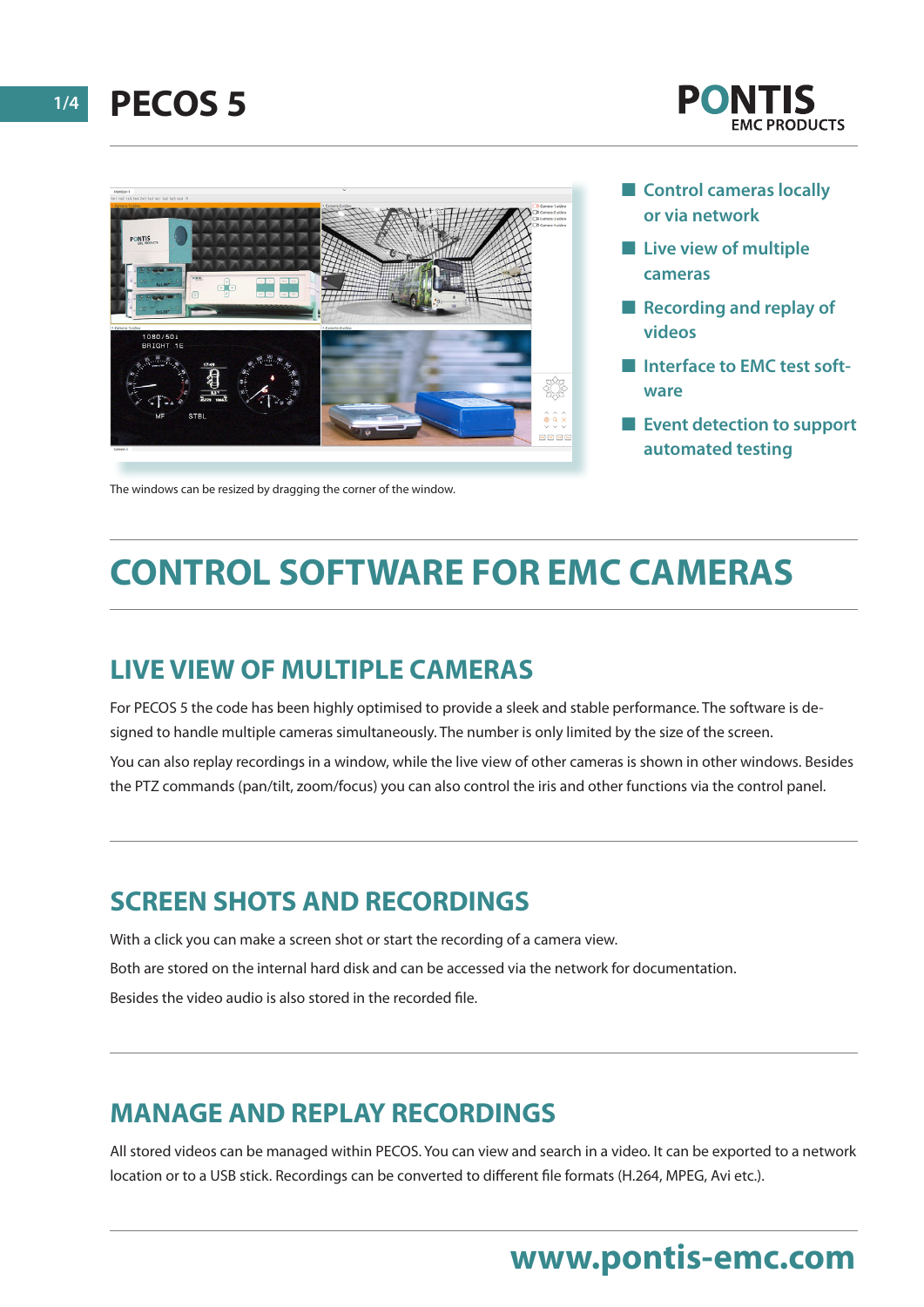**2/4 PECOS 5**

### **FAST NAVIGATION AND PREVIEW**

When using preview and fast navigation of timeline you can quickly find recorded video.

When a stored video is replayed a time line is shown below the video. By placing the cursor on the time lime you can see a small preview and jump to the location by clicking. This is very convenient for searches in long time recordings.



### **MULTIPLE PLAYBACK**

PECOS supports synchronous playback of recordings of different cameras that were recorded at the same. So you can have simultaneous videos and audio from different views (e.g. inside the vehicle and outside).

Of course also asynchronous playback of different videos or combining live view with recordings is possible.



### **MULTIPLE SCREENS AND MONITORS**

PECOS supports multiple screens with different layouts and also detached monitors, i.e. a second monitor is connected to the PC out of the controller. This is useful to show live view and recordings on different monitors at the same time.

### **CONFIGURATIONS AND SETTINGS**

PECOS provides flexible configuration for many features like screens, layouts etc.

Different sizes of the windows allow to show multiple cameras with the main camera in big window and others in smaller ones.

For security reasons different accounts with different rights (e.g. "replay only") can be assigned to users with different passwords.

# **www.pontis-emc.com**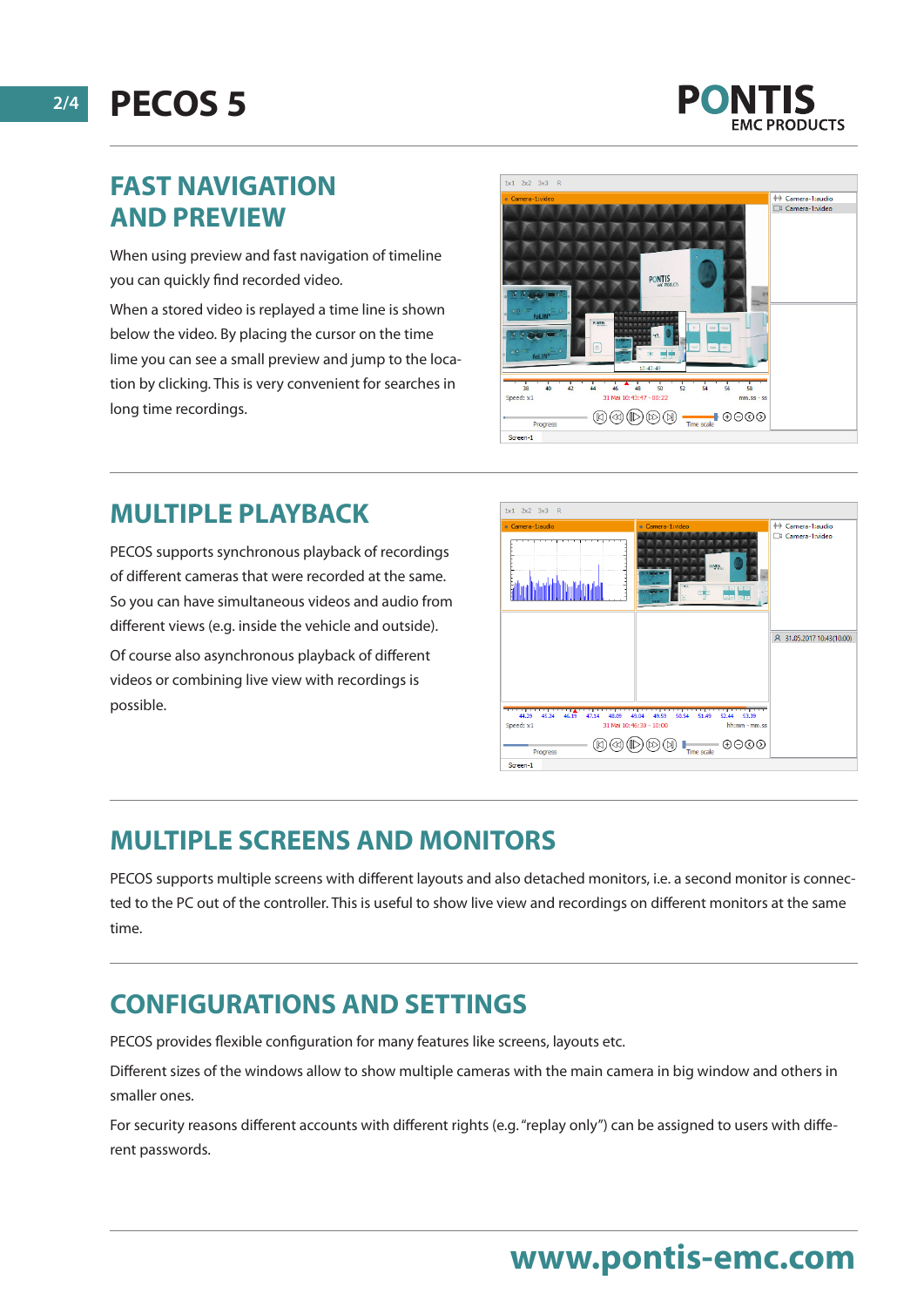

#### **INTERFACE TO EMC TEST SOFTWARE (OPTIONAL)**

PECOS offers a well designed software interface. Various commands and data can be exchanged via TCP/IP with EMC test software solutions. It is possible to insert text into the picture (e. frequency, level, device name etc.). Recording of a video can be started or snap shots for documentation can be taken.

The interface is well documented and PONTIS will support software suppliers to implement a driver for PECOS.

The documentation is available on request.

For Rohde & Schwarz EMC32 we implemented a custom interface.

#### **EVENT DETECTION (OPTIONAL)**

For immunity testing it can be very helpful to automatically detect changes in a certain area of the picture (Region Of Interest – ROI) to detect malfunction of the device under test.

PECOS offers a plug-in with which you can define several areas and the thresholds for the level of the change. In the event of a change above the threshold an alert is created. This alert is also sent out via TCP/IP and a recording is started. It is often very helpful to see what happend beforde the failure. Therefore PECOS constantly buffers a certain time. When an alert occurs there is already video stored some time before the event. Thus it is possible to see what happened shortly before the event.

Besides the PTZ commands (pan/tilt, zoom/focus) you can also control the iris and other function

The following events can be configured and generate an a alert when detected:

#### **n** Motion

When the picture changes to a certain, definable extend an alert is generated. Similar to usual surveillance cameras

#### n **Audio**

A frequency range can be defined. If the sound level within that range exceeds a certain level of falls below a certain level it is registered.

Thus a malfunction (above level) or failure (below level, e.g. when a motor stops) can be detected.

#### n **Colour**

If one colour of a list of defined (recorded) colours (10) is detected or vanishes.

#### **n** Blinking

If a defined colour in an ROI is going on and off, the time in between is registered and alert is generated.

#### **n** Character recognition (OCR)

A set of characters (ASCII) can be defined and will be recognized.

#### **n** Numeric Vaues

Numeric values in an ROI can be recognized. If the value is above the defined maximum or below the minimum an alert is generated.

# **www.pontis-emc.com**